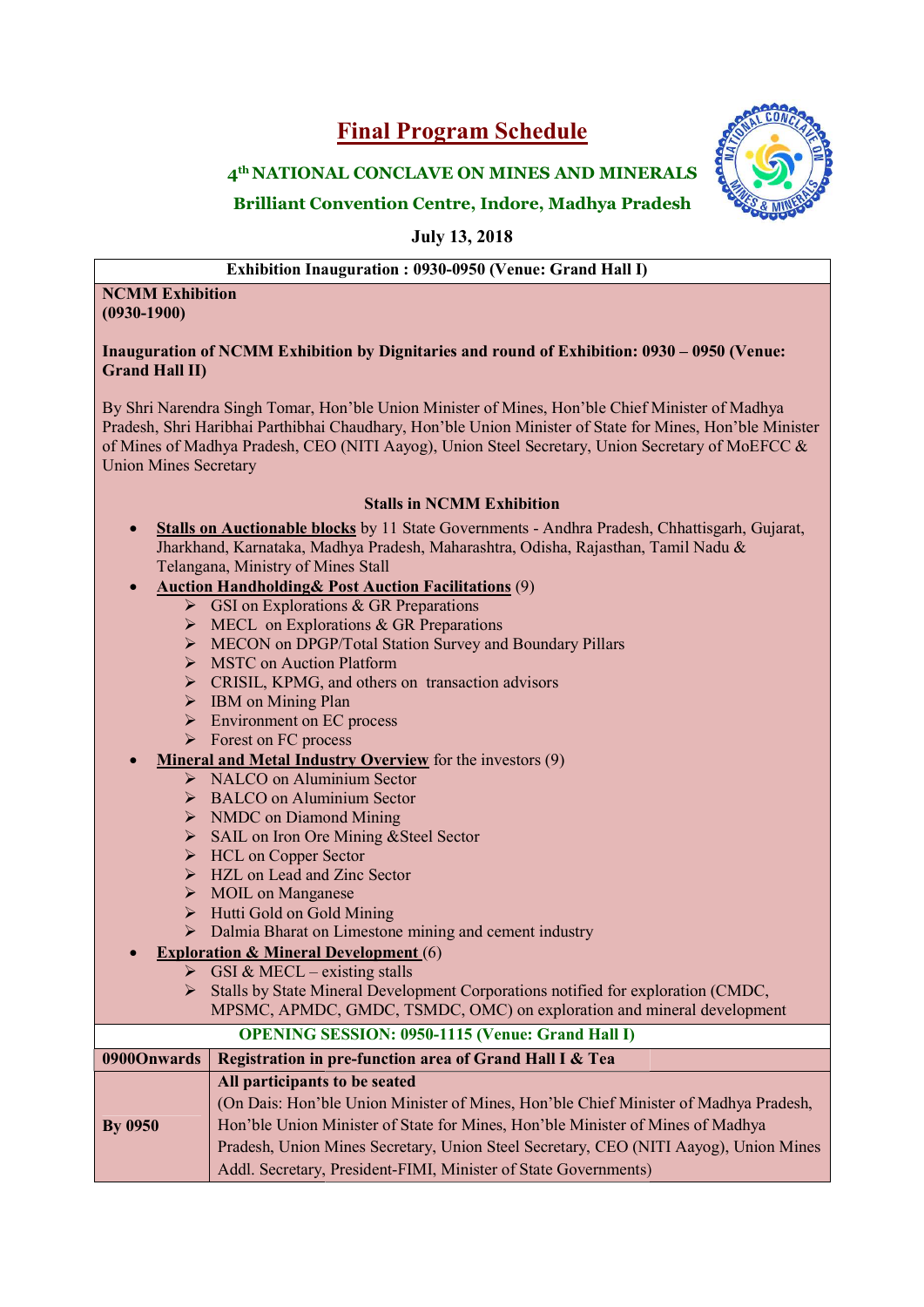| $0955 - 1000$                                                                                  | Welcome of Shri Narendra Singh Tomar, Hon'ble Union Minister of Mines, Hon'ble<br>Chief Minister of Madhya Pradesh, Shri Haribhai Parthibhai Chaudhary, Hon'ble<br>Union Minister of State for Mines, Hon'ble Minister of Mines of Madhya Pradesh,<br><b>Ministers of State governments)</b><br>By Shri Anil Mukim, Union Mines Secretary                      |                                                                                                          |                                                                                                                              |  |  |
|------------------------------------------------------------------------------------------------|----------------------------------------------------------------------------------------------------------------------------------------------------------------------------------------------------------------------------------------------------------------------------------------------------------------------------------------------------------------|----------------------------------------------------------------------------------------------------------|------------------------------------------------------------------------------------------------------------------------------|--|--|
| $1000 - 1005$                                                                                  | <b>Lighting of the Lamp</b><br>By Dignitaries on Dias                                                                                                                                                                                                                                                                                                          |                                                                                                          |                                                                                                                              |  |  |
| $1005 - 1010$                                                                                  | <b>Welcome Address</b><br>By Shri Anil Mukim, Union Mines Secretary                                                                                                                                                                                                                                                                                            |                                                                                                          |                                                                                                                              |  |  |
| $1010 - 1015$                                                                                  | <b>Address</b><br>By President, FIMI                                                                                                                                                                                                                                                                                                                           |                                                                                                          |                                                                                                                              |  |  |
| $1015 - 1020$                                                                                  | <b>Address</b><br>By Dr. Aruna Sharma, Union Steel Secretary                                                                                                                                                                                                                                                                                                   |                                                                                                          |                                                                                                                              |  |  |
| $1020 - 1025$                                                                                  | <b>Address</b><br>By CEO/NITI Aayog                                                                                                                                                                                                                                                                                                                            |                                                                                                          |                                                                                                                              |  |  |
| $1025 - 1035$                                                                                  | <b>Address</b><br>By Shri Haribhai Parthibhai Chaudhary, Hon'ble Union Minister of State for Mines                                                                                                                                                                                                                                                             |                                                                                                          |                                                                                                                              |  |  |
| $1035 - 1050$                                                                                  | <b>Key note Address</b><br>By Shri Narendra Singh Tomar, Hon'ble Union Minister of Mines                                                                                                                                                                                                                                                                       |                                                                                                          |                                                                                                                              |  |  |
| $1050 - 1100$                                                                                  | <b>Inaugural Address</b><br>By Hon'ble Chief Minister of Madhya Pradesh                                                                                                                                                                                                                                                                                        |                                                                                                          |                                                                                                                              |  |  |
| $1100 - 1110$                                                                                  | <b>Launch/Release</b><br>1. Release of Booklet on 4 Year Achievements of Ministry of Mines<br>2. Release of GSI Bulletins<br>3. Release of booklet of NALCO on "Aluminium The Future Metal"<br>4. Launch of mobile app "NAMASYA" (NALCO Micro And Small enterprise Yogayog<br>Applications)<br>5. Release of HCL booklet on "From Waste to Secondary Resource" |                                                                                                          |                                                                                                                              |  |  |
| $1110 - 1115$                                                                                  | <b>Vote of Thanks</b><br>By Shri Ranjendra Shukla, Hon'ble Mines Minister of Madhya Pradesh                                                                                                                                                                                                                                                                    |                                                                                                          |                                                                                                                              |  |  |
| $1115 - 1130$                                                                                  | <b>Tea Break</b>                                                                                                                                                                                                                                                                                                                                               |                                                                                                          |                                                                                                                              |  |  |
|                                                                                                | <b>Venue: Orchid Hall (First Floor)</b>                                                                                                                                                                                                                                                                                                                        |                                                                                                          | <b>Venue: Grand Hall I</b>                                                                                                   |  |  |
| <b>Press</b><br><b>Conference:</b>                                                             | Media Persons to be seated<br>Rapporteur-                                                                                                                                                                                                                                                                                                                      | <b>Technical</b><br><b>Session I</b>                                                                     | Chairperson-<br>Union Mines Secretary & Union                                                                                |  |  |
|                                                                                                | Shri Anil Kumar Nayak, Union                                                                                                                                                                                                                                                                                                                                   | (Showcasing                                                                                              | <b>Mines Additional Secretary</b>                                                                                            |  |  |
| $1120 - 1200$                                                                                  | Mines Joint Secretary & Shri Bipul<br>Pathak, Union Mines Joint                                                                                                                                                                                                                                                                                                | of<br><b>Auctionable</b>                                                                                 | Rapporteur-<br>Dr Niranjan Kumar Singh, Union                                                                                |  |  |
|                                                                                                | Secretary                                                                                                                                                                                                                                                                                                                                                      | <b>Blocks</b> ):                                                                                         | Mines Joint Secretary, Shri Alok                                                                                             |  |  |
|                                                                                                |                                                                                                                                                                                                                                                                                                                                                                | $1130 - 1330$                                                                                            | Chandra, Union Mines Economic<br>Advisor & Ms Reena Sinha Puri,<br>Union Mines Joint Secretary &<br><b>Financial Advisor</b> |  |  |
|                                                                                                | By Hon'ble Union Minister of<br>Mines, Hon'ble Chief Minister of<br>Madhya Pradesh, Hon'ble Union                                                                                                                                                                                                                                                              | $1130 - 1135$                                                                                            | <b>Opening Remarks -</b><br>By Dr K Rajeswara Rao, Union<br>Mines Additional Secretary                                       |  |  |
|                                                                                                | Minister of State for Mines,<br>Hon'ble Mines Minister of Madhya<br>Pradesh, Union Mines Secretary,                                                                                                                                                                                                                                                            | $1135 - 1145$                                                                                            | <b>Presentation on Auction Regime-</b><br>Shri Prithul Kumar, Director,<br>Ministry of Mines                                 |  |  |
| Union Steel Secretary, CEO (NITI<br>Aayog), JS(AKN), JS(BP), Shri<br>Neeraj Mandloi, Principal | $1145 - 1320$                                                                                                                                                                                                                                                                                                                                                  | <b>Presentation on auctionable</b><br>blocks in 2018-19 by 11 major<br>mineral rich States (5-10 minutes |                                                                                                                              |  |  |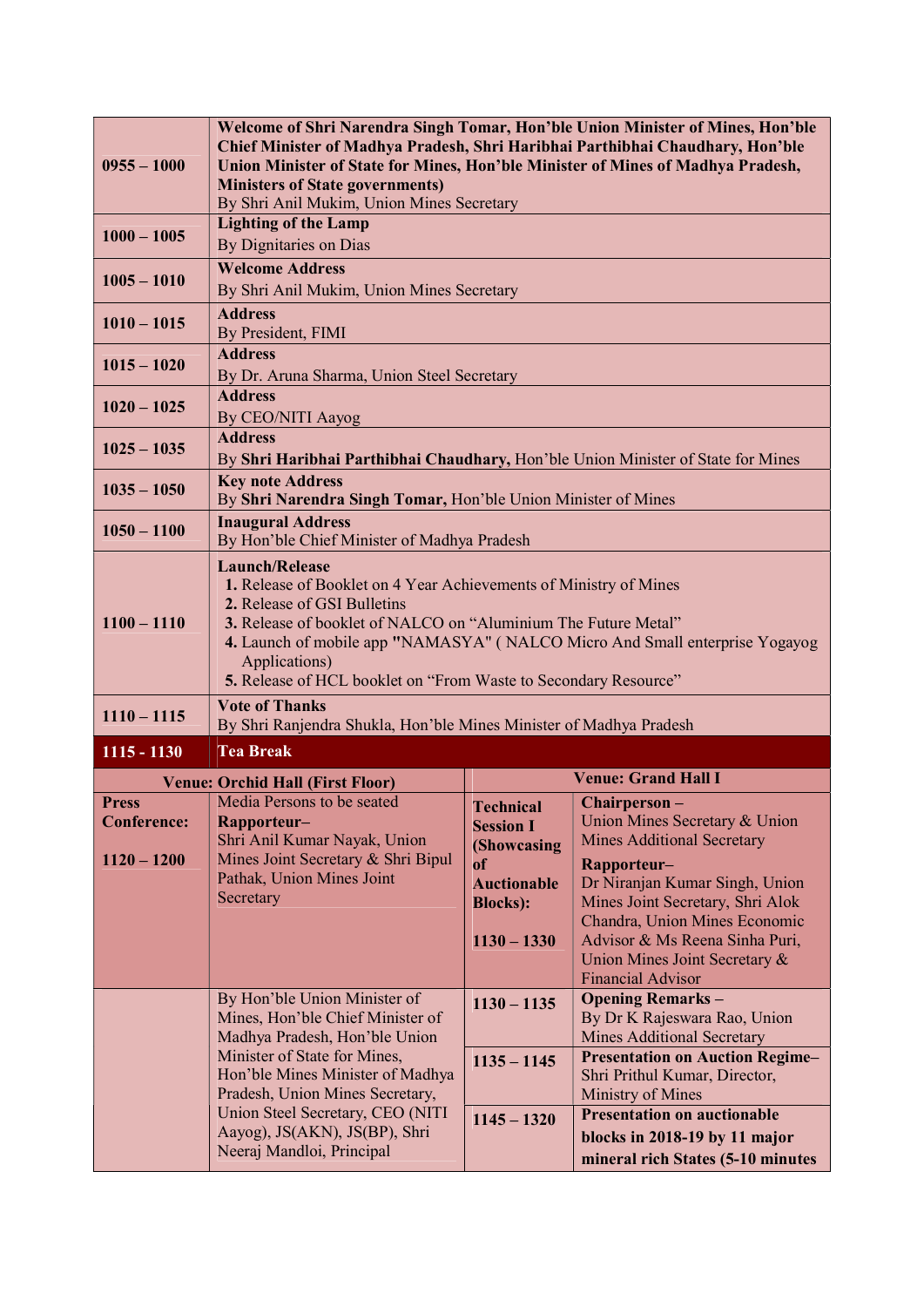| Secretary, Govt. of Madhya<br>each)                                                          |                                                                |  |
|----------------------------------------------------------------------------------------------|----------------------------------------------------------------|--|
| Pradesh and other dignitaries.                                                               | By officials from State                                        |  |
|                                                                                              | Governments of:                                                |  |
|                                                                                              | • Andhra Pradesh (7 Blocks)                                    |  |
|                                                                                              | • Chhattisgarh (11 blocks)                                     |  |
|                                                                                              | • Gujarat (8 blocks)                                           |  |
|                                                                                              | • Jharkhand (20 blocks)                                        |  |
|                                                                                              | • Karnataka (8 blocks)                                         |  |
|                                                                                              | • Madhya Pradesh (13 blocks)                                   |  |
|                                                                                              | · Maharashtra (13 blocks)                                      |  |
|                                                                                              | · Odisha (8 blocks)                                            |  |
|                                                                                              | • Rajasthan (15 blocks)                                        |  |
|                                                                                              | • Tamil Nadu (3 blocks)                                        |  |
|                                                                                              | • Telangana (3 blocks)                                         |  |
| $1320 - 1325$                                                                                | <b>Closing Remarks</b>                                         |  |
|                                                                                              | By Shri Anil Mukim, Union Mines                                |  |
| Secretary                                                                                    |                                                                |  |
| $1325 - 1330$<br><b>Tea for Press in Orchid Hall</b>                                         | <b>Distribution of Mementos &amp; Vote</b><br>of Thanks        |  |
|                                                                                              | By Dr Niranjan Kumar Singh,                                    |  |
|                                                                                              | <b>Union Mines Joint Secretary</b>                             |  |
| <b>Lunch Break</b><br>1330-1430                                                              |                                                                |  |
| <b>Venue: Jamavar Hall</b>                                                                   | <b>Venue: Grand Hall I</b>                                     |  |
| <b>Round Table</b><br><b>Technical</b><br>Chairperson-                                       | Chairperson-                                                   |  |
| Shri Narendra Singh Tomar,<br>with State<br><b>Session II</b>                                | Dr K Rajeswara Rao, Union Mines                                |  |
| Hon'ble Union Minister of Mines &<br>(Auction<br><b>Mining</b>                               | <b>Additional Secretary</b>                                    |  |
| Shri Haribhai Parthibhai<br><b>Ministers &amp;</b><br><b>Handholding</b>                     | Rapporteur-                                                    |  |
| Chaudhary, Hon'ble Union Minister<br>& Post<br><b>Industry</b>                               | Shri Anil Kumar Nayak, Union                                   |  |
| of State for Mines<br><b>Leaders:</b><br><b>Auction</b>                                      | Mines Joint Secretary & Ms Reena                               |  |
| <b>Roadmap for</b><br>Moderator-<br><b>Processes):</b>                                       | Sinha Puri, Union Mines Joint                                  |  |
| <b>Mining</b><br>Shri Anil Mukim, Union Mines<br>$1430 - 1600$<br><b>Sector</b><br>Secretary | Secretary & Financial Advisor                                  |  |
| Members-                                                                                     |                                                                |  |
| Union MoEFCC Secretary & Union<br>$1430 - 1600$                                              |                                                                |  |
| <b>Steel Secretary</b>                                                                       |                                                                |  |
| Rapporteur-                                                                                  |                                                                |  |
| Dr Niranjan Kumar Singh, Union                                                               |                                                                |  |
| Mines Joint Secretary & Shri Bipul                                                           |                                                                |  |
| Pathak, Union Mines Joint                                                                    |                                                                |  |
| Secretary                                                                                    |                                                                |  |
| $1430 - 1435$<br>Welcome<br>$1430 - 1440$                                                    | <b>Opening Remarks</b>                                         |  |
| <b>Union Mines Secretary</b>                                                                 | Dr K Rajeswara Rao, Union Mines<br><b>Additional Secretary</b> |  |
| $1435 - 1440$<br><b>Opening Remarks</b><br><b>Auction</b>                                    | <b>Mining Plan (10 minutes)</b>                                |  |
| Hon'ble Union Minister of Mines<br><b>Handholding</b>                                        | By Indian Bureau of Mines                                      |  |
| $1440 - 1455$<br><b>Overview of Auction related</b><br>& Post                                | <b>Environment Clearance (15</b>                               |  |
| <b>Auction</b><br>processes (5 minutes each)                                                 | minutes)                                                       |  |
|                                                                                              | <b>By MoEFCC</b>                                               |  |
| By DG GSI on Exploration, CMD<br><b>Processes</b>                                            |                                                                |  |
| $1440 - 1550$<br>MECL on GR Preparation and CG                                               | <b>Forest Clearance (15 minutes)</b>                           |  |
| IBM on Mining Plan.                                                                          | <b>By MoEFCC</b>                                               |  |
| $1455 - 1525$<br><b>Remarks (5 minutes each)</b>                                             | <b>GR Preparation (10 minutes)</b>                             |  |
| By GSI<br>By Hon'ble Mining Ministers of the<br><b>State Governments</b>                     | <b>DGPS Survey (5 minutes)</b>                                 |  |